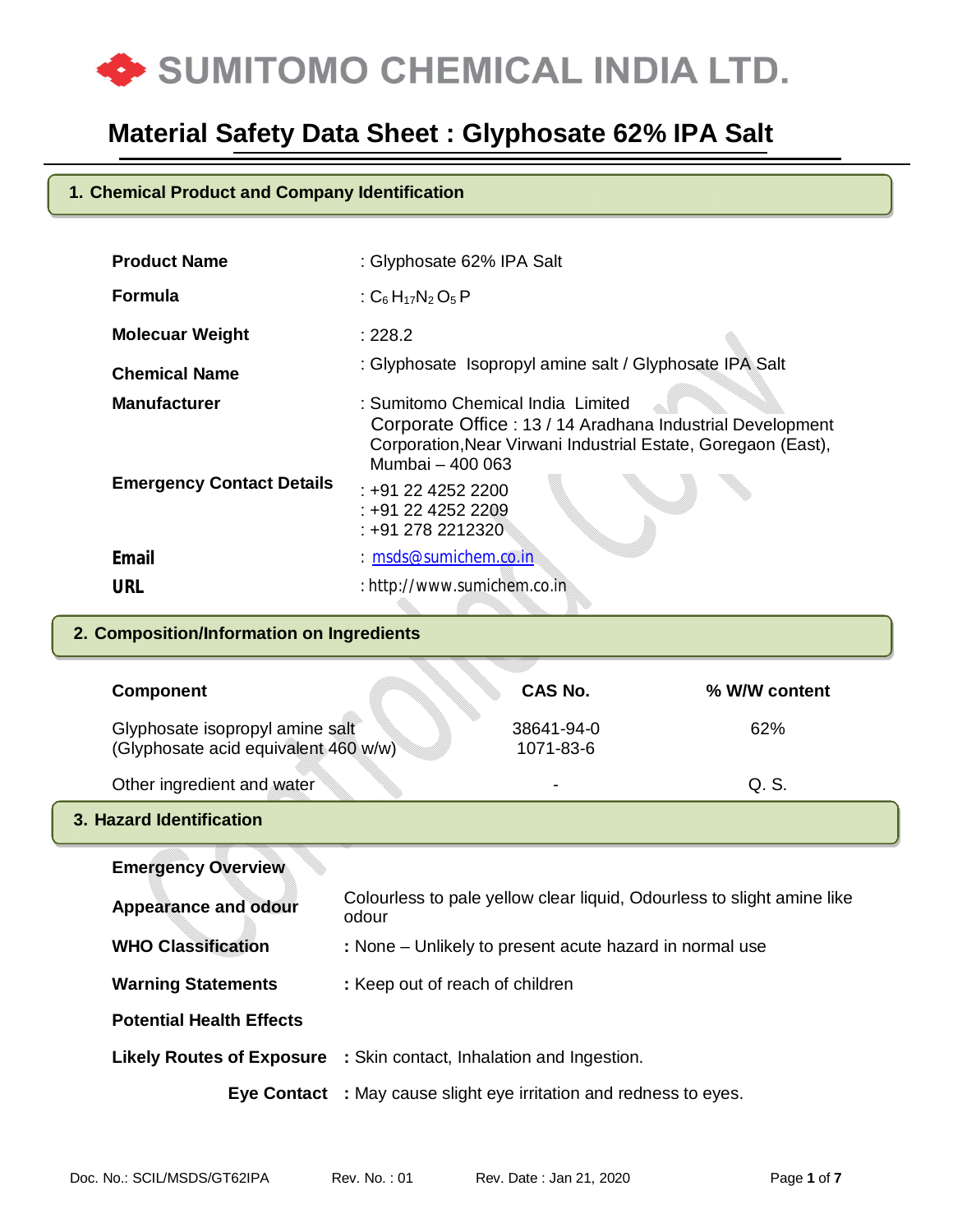

| <b>Skin contact</b> | : Not irritating to skin but irritation may occur on prolonged contact.                                                  |
|---------------------|--------------------------------------------------------------------------------------------------------------------------|
|                     | <b>Ingestion</b> : Harmful if swallowed.                                                                                 |
|                     | <b>Inhalation</b> : Unlikely to cause adverse effect by this route.                                                      |
|                     | <b>Environmental Hazards</b> : The product is herbicide and is therefore expected to be harmful to<br>some weeds/plants. |
|                     |                                                                                                                          |

#### **4. First aid measures and Antidote**

Emergency and First Aid Procedure –

| If in Eyes               |    | Immediately flush with plenty of clean water for 15-20 minutes.<br>Remove contact lenses if present, after 5 minutes of washing. Get<br>medical attention.     |
|--------------------------|----|----------------------------------------------------------------------------------------------------------------------------------------------------------------|
| If on Skin               |    | Wash with plenty of clean water and soap. Get medical attention if<br>irritation develops.                                                                     |
| If Inhaled               | ÷  | If experiencing any distress/discomfort, immediately remove the<br>affected person to fresh air and obtain medical advice if discomfort<br>does not disappear. |
| <b>If Swallowed</b>      | ÷. | Immediately offer drinking water to the person, if able to swallow.<br>Get medical attention.                                                                  |
| <b>Note to Physician</b> |    | Treat symptomatically. May be treated as usual against effects of<br>acids or acid fumes.                                                                      |
| <b>Antidote</b>          |    | No specific antidote known.                                                                                                                                    |

#### **5. Fire Fighting Measures**

| <b>Flash Point</b>                                  |     | Not Applicable                                                                                                       |
|-----------------------------------------------------|-----|----------------------------------------------------------------------------------------------------------------------|
| <b>Hazardous product of</b><br><b>Combustion</b>    |     | : The essential breakdown products are carbon monoxide, carbon<br>dioxide, phosphorus pentoxide and nitrogen oxides. |
| <b>Extinguishing Media</b>                          | a n | Foam, Dry chemical powder, $CO2$ type fire extinguisher or Flood with<br>water.                                      |
| <b>Unusual Fire and</b><br><b>Explosion Hazards</b> | ÷.  | The product does not pose any unusual fire hazard. It is advisable for<br>firemen to avoid direct contact.           |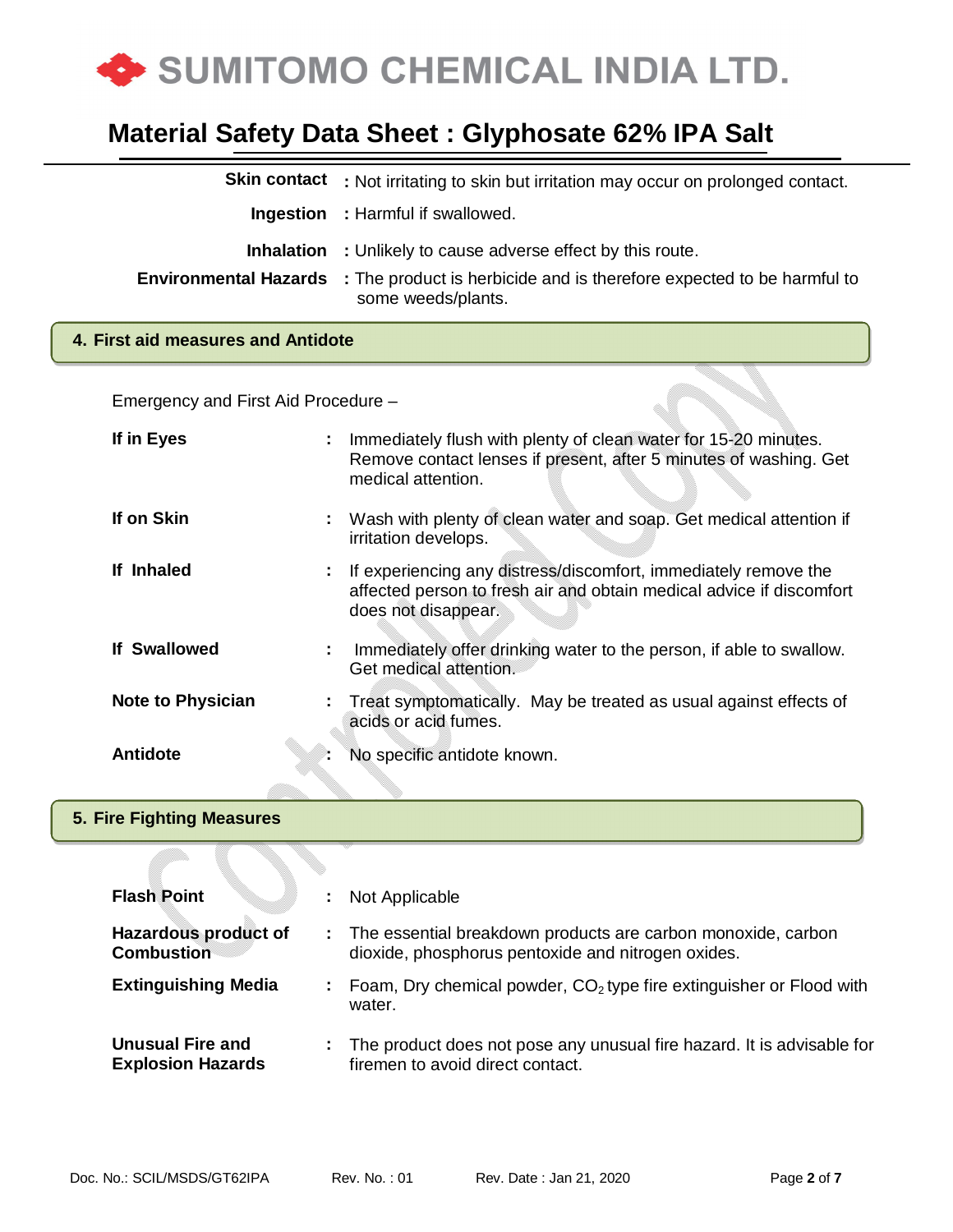

| <b>Fire Fighting Measures</b> | : Evacuate area and fight fire from a safe distance. Approach from |
|-------------------------------|--------------------------------------------------------------------|
|                               | upwind to avoid hazardous vapours and decomposition products.      |
|                               | Use self-contained breathing apparatus. Used equipments should be  |
|                               | thoroughly decontaminated.                                         |

### **Personal Protection :** Observe all protection and safety precautions. Depending on the magnitude of the spill, use eye protection, gloves and shoes during cleaning of spill is recommended. For PPE see Section 8 below. **Steps to be taken in case of a spill :** It is recommended to have a predetermined plan / SOP for the handling of spills. Stop the source of the spill immediately, if safe to do so. Contain the spill to prevent any further contamination of soil or water. **Small spills** on the floor or other impervious surface should be mopped up with towels or other absorbent material. Discard the soiled mop / absorbent in the trash. Wash the spill area with water and soap thoroughly. **Large spills** on the floor or other impervious surface should be contained or cordoned off first and then absorbed with an inert absorptive material such as, sand, clays, saw dust etc.. Collect the contaminated absorbent and place in suitable containers. Thoroughly scrub the floor or other impervious surfaces with a strong industrial detergent and rinse with water. **Spills in water** should be contained as much as possible by isolation of the contaminated water. The contaminated water must be collected and removed for treatment or disposal through incineration. **Precautions in Handling :** Follow instructions together with all required precautions and personal protection measures given on the label on the packaging In an industrial environment, such as while making formulation, filling or packing, it is recommended to avoid physical contact with the product and to have adequate ventilation. Avoid spillage into the eyes, or contact with bare skin or clothing. Avoid inhaling spray mist. Wash hands, feet, face thoroughly after handling. **6. Accidental Release Measure 7. Handling and Storage**

Remove contaminated clothing immediately.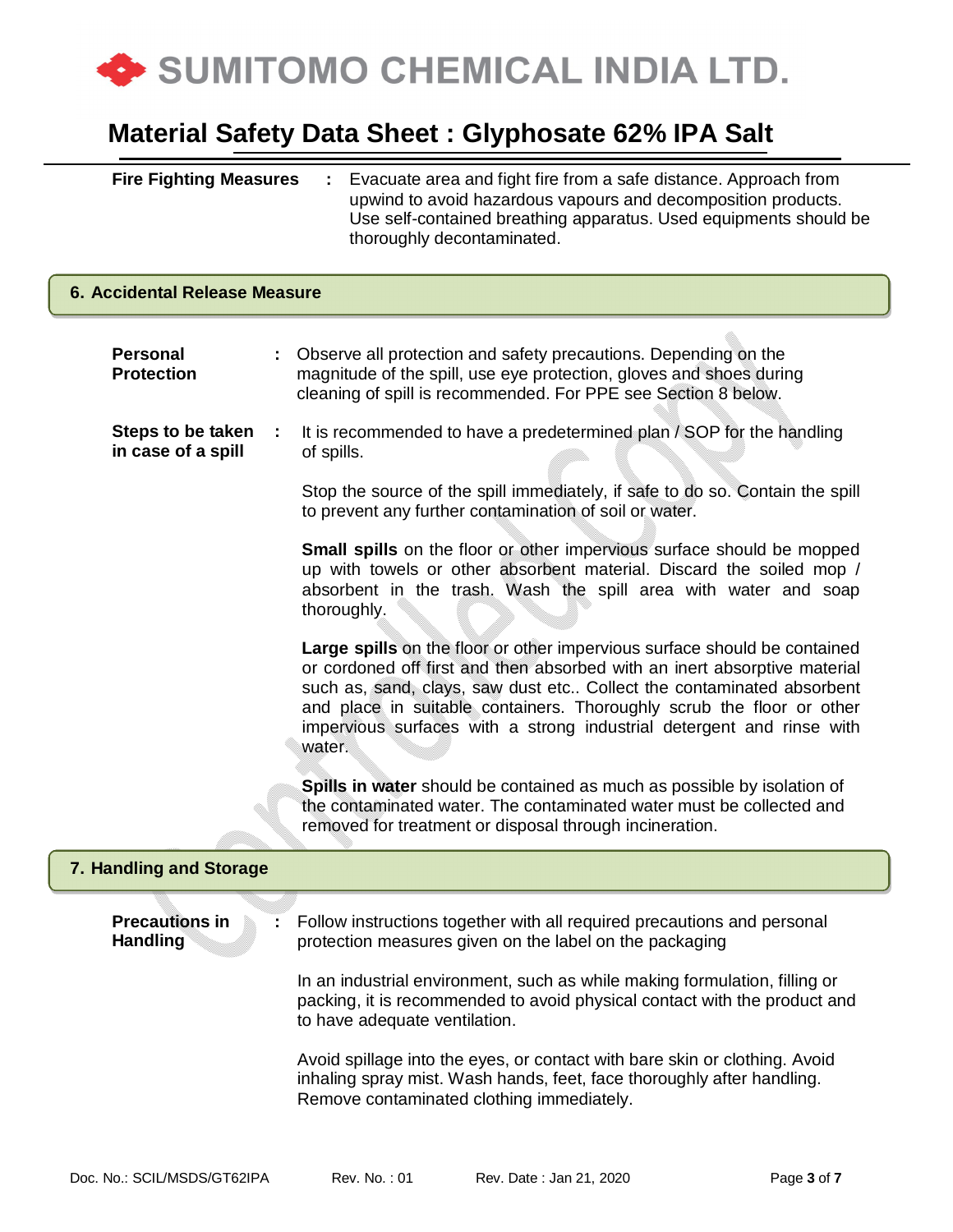

| <b>Precautions in</b><br><b>Storage</b>  | The product is stable under normal conditions of warehouse storage.<br>Keep container lids tightly closed.                                                                                                                                                                                            |  |
|------------------------------------------|-------------------------------------------------------------------------------------------------------------------------------------------------------------------------------------------------------------------------------------------------------------------------------------------------------|--|
|                                          | Store above 0°C to avoid crystallization. If crystallization occurs, raise<br>temperature to 20°C and mix well.                                                                                                                                                                                       |  |
| <b>Specific Use</b>                      | The product is meant / approved to be used as herbicide.                                                                                                                                                                                                                                              |  |
| 8. Exposure Controls/Personal Protection |                                                                                                                                                                                                                                                                                                       |  |
| <b>Exposure Limit</b><br><b>Values</b>   | Exposure limits have not been established for glyphosate or any other<br>component of this product. However, exposure limit values defined by local<br>regulations may exist and must be checked / observed.                                                                                          |  |
| <b>Personal</b><br><b>Protection</b>     | When used in a closed / automated system, personal protection equipment<br>may not be required. When closed system is not possible in case of<br>maintenance, repair, sampling etc, systems must be made nonhazardous<br>before opening                                                               |  |
| <b>Respiratory</b><br><b>Protection</b>  | The product is not likely to pose inhalation exposure concern during normal<br>handling. In the event of an accidental discharge of the material during<br>manufacture or handling which produces a vapour or mist, workers should<br>put on respiratory protection equipment with a universal filter |  |
| <b>Protective Gloves</b>                 | Wear appropriate gloves.<br>÷.                                                                                                                                                                                                                                                                        |  |
| <b>Eye Protection</b>                    | Wear goggles, face shield or safety glasses. It is recommended to have an<br>eye wash fountain available in the work area.                                                                                                                                                                            |  |
| <b>Skin Protection</b>                   | Wear appropriate protective clothing to prevent direct skin contact                                                                                                                                                                                                                                   |  |

### **9. Physical and Chemical Properties**

| <b>Physical State</b>   |    | : Clear viscous solution               |
|-------------------------|----|----------------------------------------|
| Appearance              | ÷. | Colourless to light yellow             |
| <b>Odour</b>            |    | : Odourless or slight amine like odour |
| <b>Specific gravity</b> |    | : 1.2 to 1.3 at 20 $^{\circ}$ C.       |
| pH value                |    | $: 4.5 \text{ to } 4.8$                |
| <b>Viscosity</b>        |    | Data not available                     |
| <b>Vapour Pressure</b>  | ÷. | Not applicable                         |
| <b>Vapour Density</b>   | ÷. | Not applicable                         |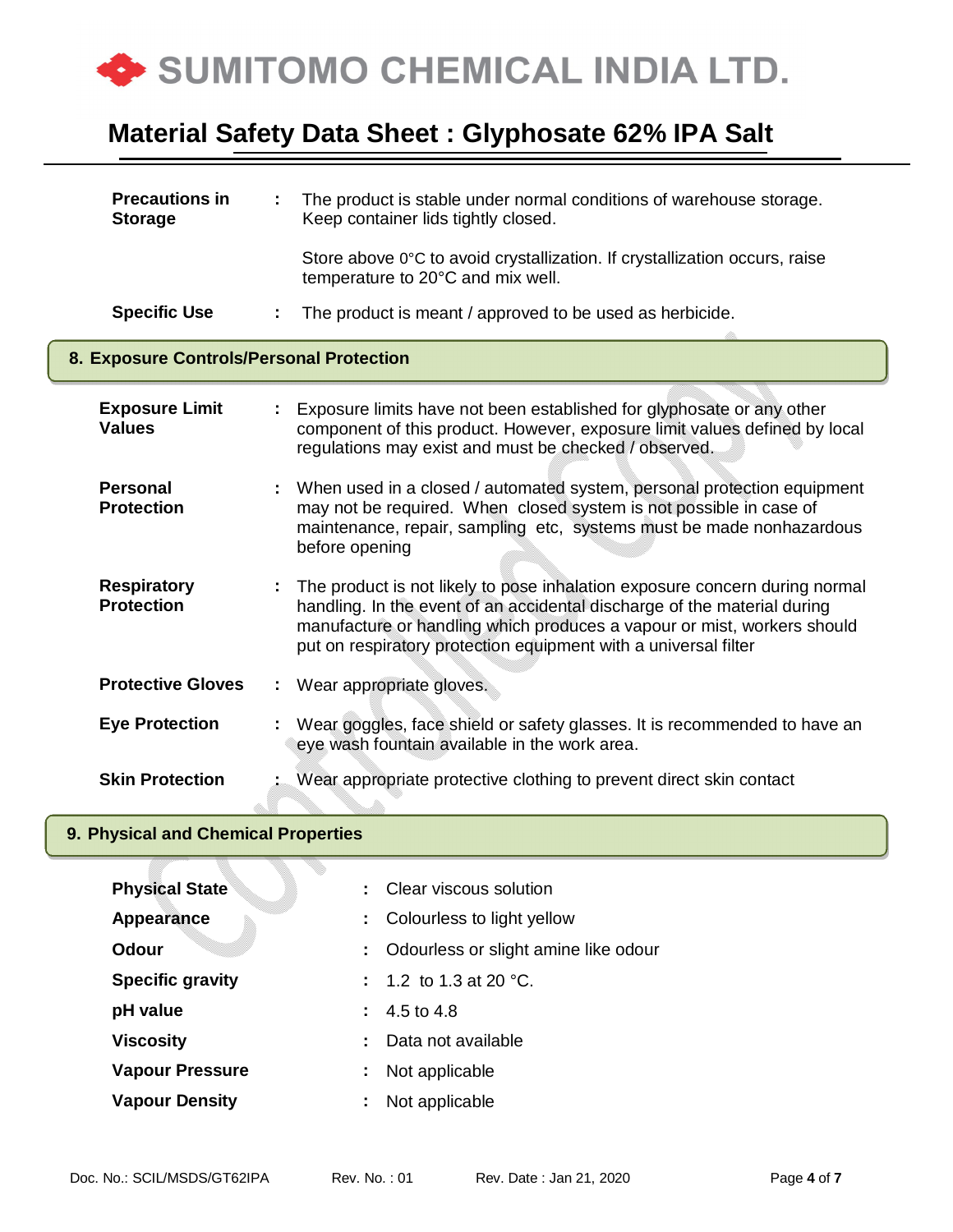

| <b>Freezing Point</b>                                                     | < 0 °C                                                                                                                                                    |
|---------------------------------------------------------------------------|-----------------------------------------------------------------------------------------------------------------------------------------------------------|
| <b>Boiling Point</b>                                                      | > 100 °C                                                                                                                                                  |
| <b>Flash Point</b>                                                        | >100 °C                                                                                                                                                   |
| <b>Auto Ignition Temp</b>                                                 | Not applicable                                                                                                                                            |
| <b>Flammable Limits</b>                                                   | Not applicable                                                                                                                                            |
| <b>Solubility in Water</b>                                                | Soluble in water                                                                                                                                          |
|                                                                           |                                                                                                                                                           |
| <b>Stability and Reactivity</b><br>10.                                    |                                                                                                                                                           |
| <b>Chemical Stability</b>                                                 | Product is stable at ambient temperature.                                                                                                                 |
| <b>Materials to Avoid</b>                                                 | Do not mix or store this product in galvanised or unlined steel<br>containers (except stainless steel)                                                    |
| <b>Hazardous</b><br><b>Decomposition Product</b>                          | None                                                                                                                                                      |
| <b>Hazardous</b><br><b>Polymerisation</b>                                 | Do not occur                                                                                                                                              |
| <b>Toxicological Information</b><br>11.                                   |                                                                                                                                                           |
|                                                                           |                                                                                                                                                           |
| <b>Health Hazards</b>                                                     | Refer to section no. 3 above.                                                                                                                             |
| <b>Acute Toxicity</b>                                                     | The product is practically non-toxic. However, it should be treated<br>with the usual care of handling chemicals.                                         |
| <b>Route(s) of Entry</b><br>Ingestion<br><b>Skin</b><br><b>Inhalation</b> | $LD_{50}$ , oral, rat: > 5000 mg/kg body weight<br>$LD_{50}$ , dermal, rat: > 2000 mg/kg body weight<br>4 hour LC <sub>50</sub> , rat: $> 1.21$ mg/L air. |
| <b>Ecological Information</b><br>12.                                      |                                                                                                                                                           |
| <b>Acute Oral Toxicity in</b><br><b>Birds</b>                             | In Chicken $>$ 5000 mg/kg<br>In Pigeon $> 5000$ mg/Kg                                                                                                     |
| <b>Acute Toxicity in Fish</b>                                             | Fresh water Fish (Tilapia Mossambica)<br>$LC_{50}$ (96 hrs) >1000mg/L                                                                                     |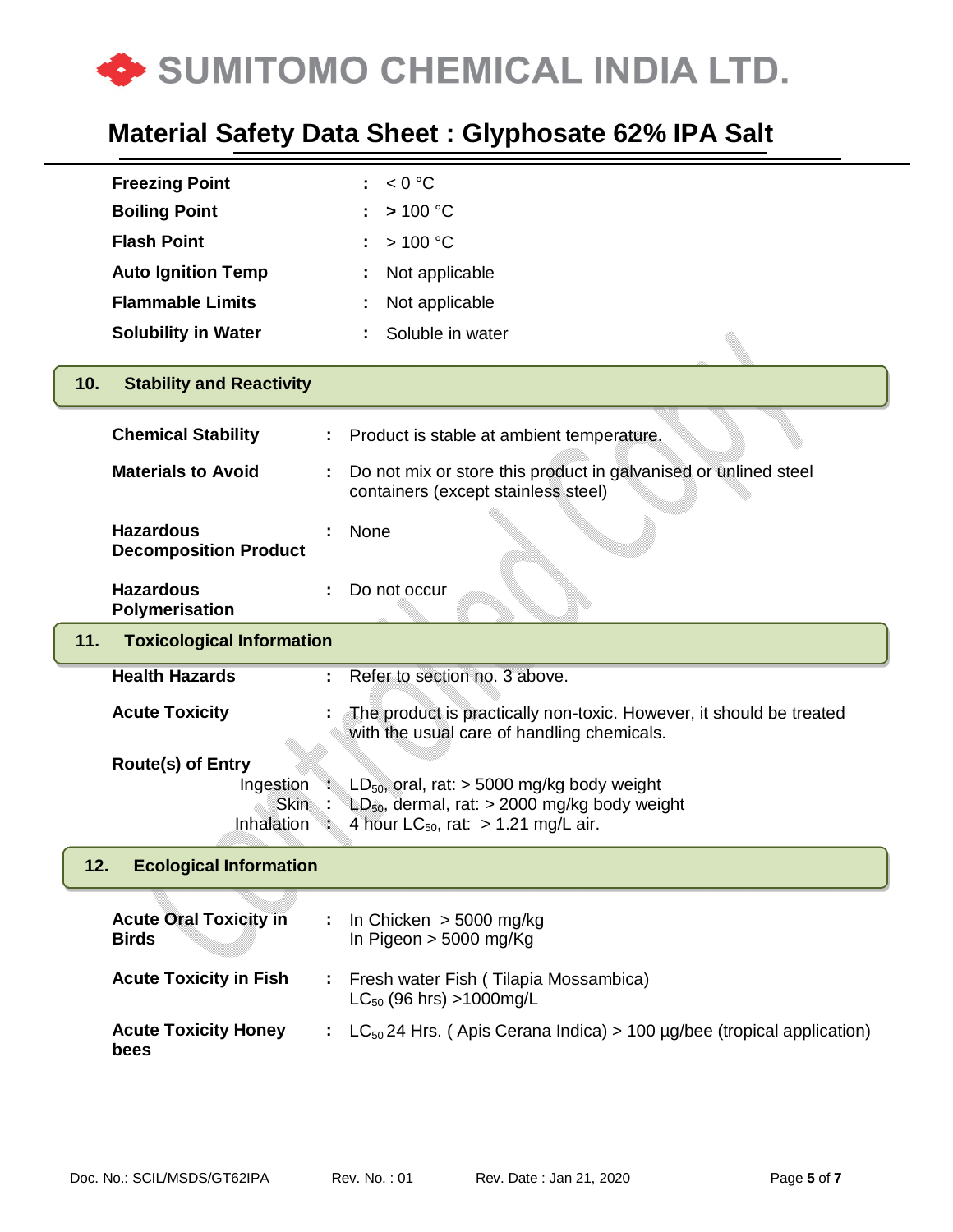

| 13.<br><b>Disposal Considerations</b>    |                                                                                                                                                                                                              |  |  |  |
|------------------------------------------|--------------------------------------------------------------------------------------------------------------------------------------------------------------------------------------------------------------|--|--|--|
| <b>Waste Treatment</b><br><b>Methods</b> | Keep out of drains, sewers, ditches and waterways.<br>Left-over material that should not be used or chemically reprocessed and<br>should be disposed of in a landfill approved for pesticide disposal. Other |  |  |  |

possible methods of disposal are controlled incineration with flue gas scrubbing.

**Containers :** Empty containers may retain vapour and product residue. Observe all safeguards mentioned in label until container is cleaned or destroyed.

> Triple rinse or pressure rinse empty containers. Collect rinse water in a tank. Dispose through approved waste disposal service.

Do not re-use containers.

Disposal of waste and packaging materials must always be in accordance with all applicable local laws / regulations.

#### **14. Transport Information**

m.

**13. Disposal Considerations**

The data provided in this section is for information only. Please apply the appropriate regulations to properly classify your shipment for transportation.

Not classified as dangerous goods under the applicable DOT, ICAO/IATA, IMO, TDG

| <b>IMDG classification</b>   |    |                                                                                  |
|------------------------------|----|----------------------------------------------------------------------------------|
| <b>Proper Shipping Name</b>  |    | Environmentally hazardous Substance, Liquid, n.o.s.<br>(Glyphosate 62% IPA salt) |
| <b>Class / Division</b>      | ÷. | 9                                                                                |
| <b>Subsidiary hazard(s)</b>  |    |                                                                                  |
| UN No.                       |    | 3082                                                                             |
| <b>Packing group</b>         |    | - III                                                                            |
| <b>IMDG Marine pollutant</b> |    | No.                                                                              |